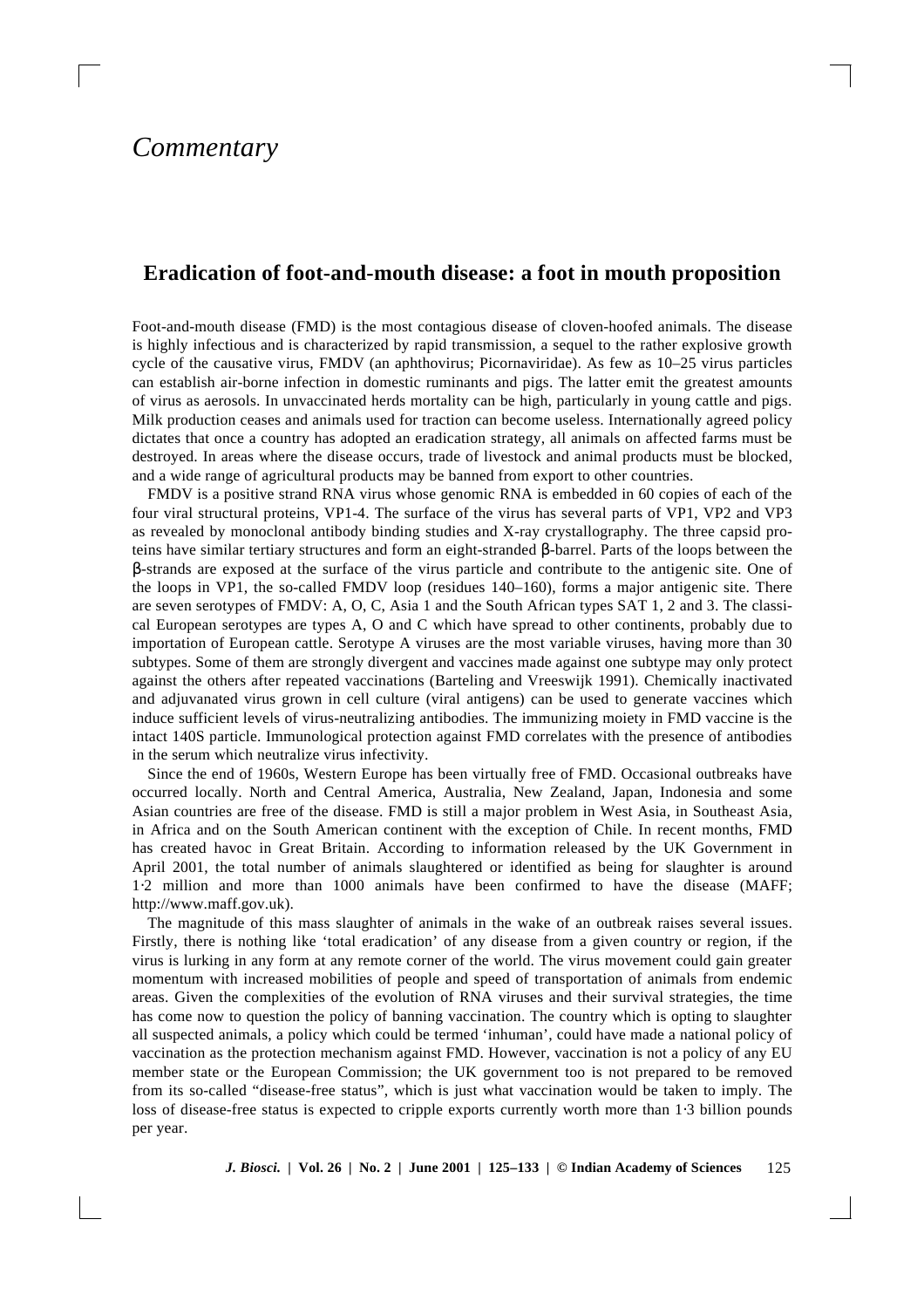This brings to focus the second influence on human logic – greed. Each developed nation competes with another for having an upper hand on the global market. The economics of world trade seems to be driving governments and policy makers to stop vaccination and declare their country free of a particular animal disease. Under these circumstances, it appears that new generation vaccines (without any virus particles) have to be developed and these have to totally protect vaccinated animals. This could eventually lead to the acceptance of emergency vaccination of susceptible animals instead of mass killing.

### **References**

Barteling S J and Vreeswijk J 1991 Developments in foot-and-mouth disease vaccines; *Vaccine* **9** 75–88

M S SHAILA *Department of Microbiology and Cell Biology, Indian Institute of Science, Bangalore 560 012, India (Email, shaila@mcbl.iisc.ernet.in)*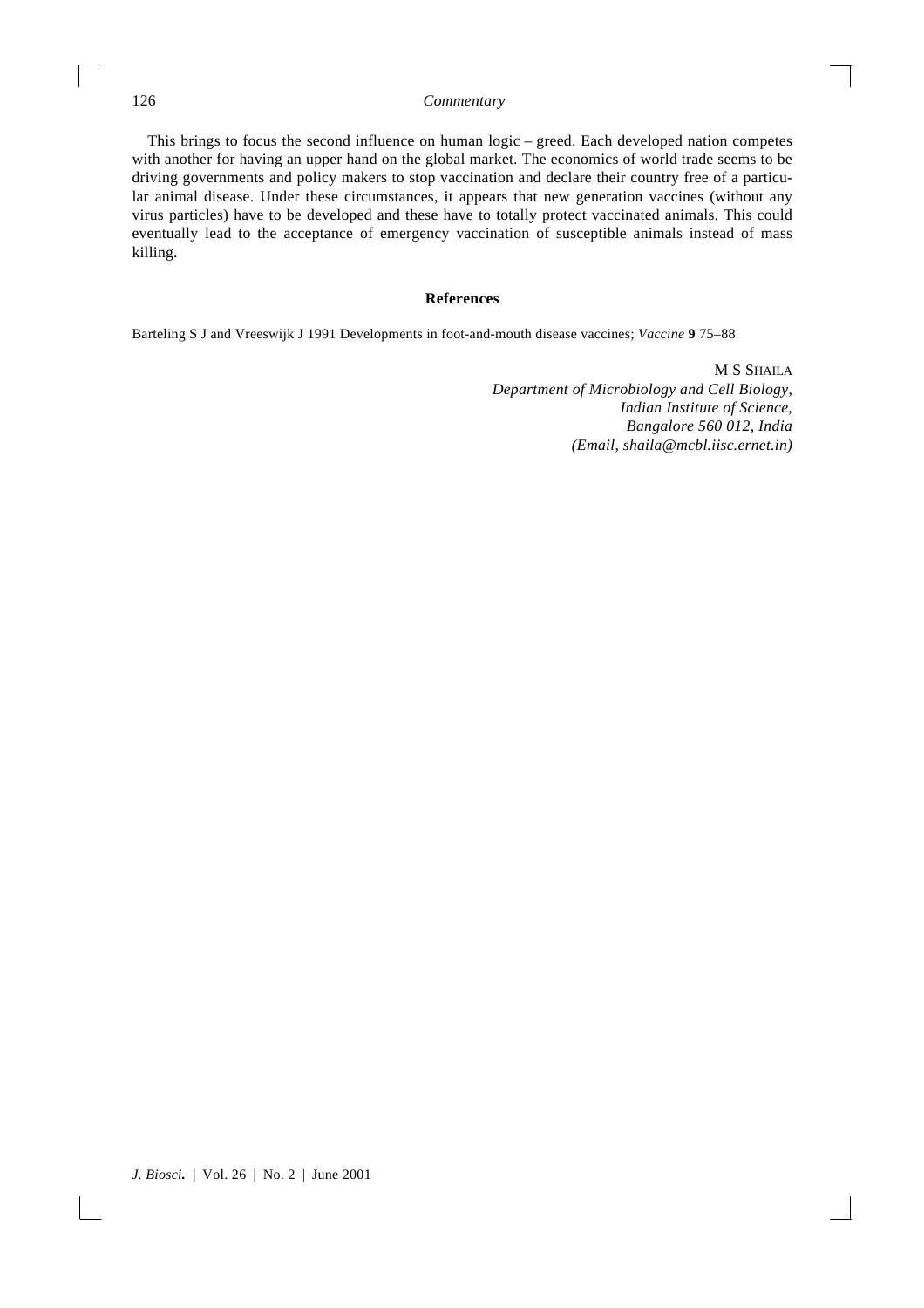# **Understanding intercellular communication in the brain: Identified neuromuscular synapses of the fruitfly**  *Drosophila* **serve as a model**

The transmission of information between nerve cells in the brain takes place at specialized sites of contact, the synapses. Spatial interactions between synapses and temporal modulation of synaptic efficacy represent basic functional elements required for all higher brain functions including feature abstraction, learning and memory, and cognition. The detailed analysis of the molecular mechanisms which control and modify synaptic transmission is thus of fundamental significance for understanding brain function in health and disease and has therefore become a focal research area in the neurosciences. At chemical synapses, which constitute the predominant type of contacts, electrical signals of the presynaptic neuron cause the release of neurotransmitters and neuromodulators which diffuse to the postsynaptic cell and modify either its membrane potential or intracellular chemical reactions, or both. Structurally, synaptic contact sites are characterized on the presynaptic side by an accumulation of synaptic vesicles and a membrane thickening, often associated with ribbon-shaped specializations, a synaptic cleft that separates pre- and postsynaptic cell, and again a membrane thickening on the postsynaptic side. Depolarization of the presynaptic membrane causes the opening of voltage-sensitive calcium channels which allow calcium to enter the presynaptic terminal. This calcium signal induces the transmitter-loaded synaptic vesicles to fuse with the presynaptic membrane (exocytosis) and to shed their content into the synaptic cleft. Binding of the transmitter molecules to receptor proteins embedded in the postsynaptic membrane modulates ionic currents across the postsynaptic membrane and/or triggers intracellular signalling cascades with a wide range of possible effects on metabolic reactions modifying proteins and altering gene expression. The synaptic vesicle membrane, which by exocytosis had become integrated into the presynaptic membrane, is taken up back into the presynaptic terminal to form new synaptic vesicles by the process of endocytosis (synaptic vesicle recycling). The basic principles involved in synaptic transmission have been known for almost half a century, and a few dozen proteins specifically expressed at the synapse have been identified in recent years. However, the detailed molecular events leading to calcium-triggered exocytosis and endocytotic recycling of synaptic vesicles are still largely unknown.

It is clear that the study of the concerted interactions of protein complexes involved in exo-endocytotic synaptic vesicle cycling greatly profits from the availability of genetic tools. The fruitfly *Drosophila* has been a favourite object of genetic studies for almost a century, main reasons being easy culturing which allow the maintenance of thousands of mutant strains in a small space, short generation period of 10 days, and the giant chromosomes of larval salivary glands. Modern gene technology now permits single proteins to be eliminated by genetic knock-out and to be re-introduced by transgenic techniques after specific modifications by site-directed *in vitro* mutagenesis of the encoding genes. Genetic dissection of the molecular mechanisms involved in synaptic vesicle cycling in fact has made extensive use of *Drosophila* in order to assay the effects of the genetic changes in an otherwise intact organism. In recent years a large collection of mutants has been assembled which affect a wide variety of synaptic proteins and help to shape the evolving picture of the molecular basis of neurotransmitter release and vesicle recycling.

Since a single neuron in the brain often receives synaptic input from hundreds of presynaptic cells and in turn transmits its signals to similar numbers of postsynaptic neurons, vesicle trafficking in these synapses is exceedingly difficult to study. Rather, most information on synaptic function has been obtained by the study of certain identified synapses in model systems such as the frog neuromuscular junction, the mammalian cervical ganglion, the squid giant synapse, and, more recently the larval neuromuscular junction of *Drosophila*. This latter system had been established 25 years ago (Jan and Jan 1976) but has recently become highly attractive by the application of fluorescent dyes and the use of conditional mutations which block synaptic transmission at high but not at low temperature.

When supplied in the extracellular fluid, the fluorescent dye FM1-43 is taken up into synaptic vesicles during endocytosis and thus selectively stains vesicles that have been recycled. These vesicles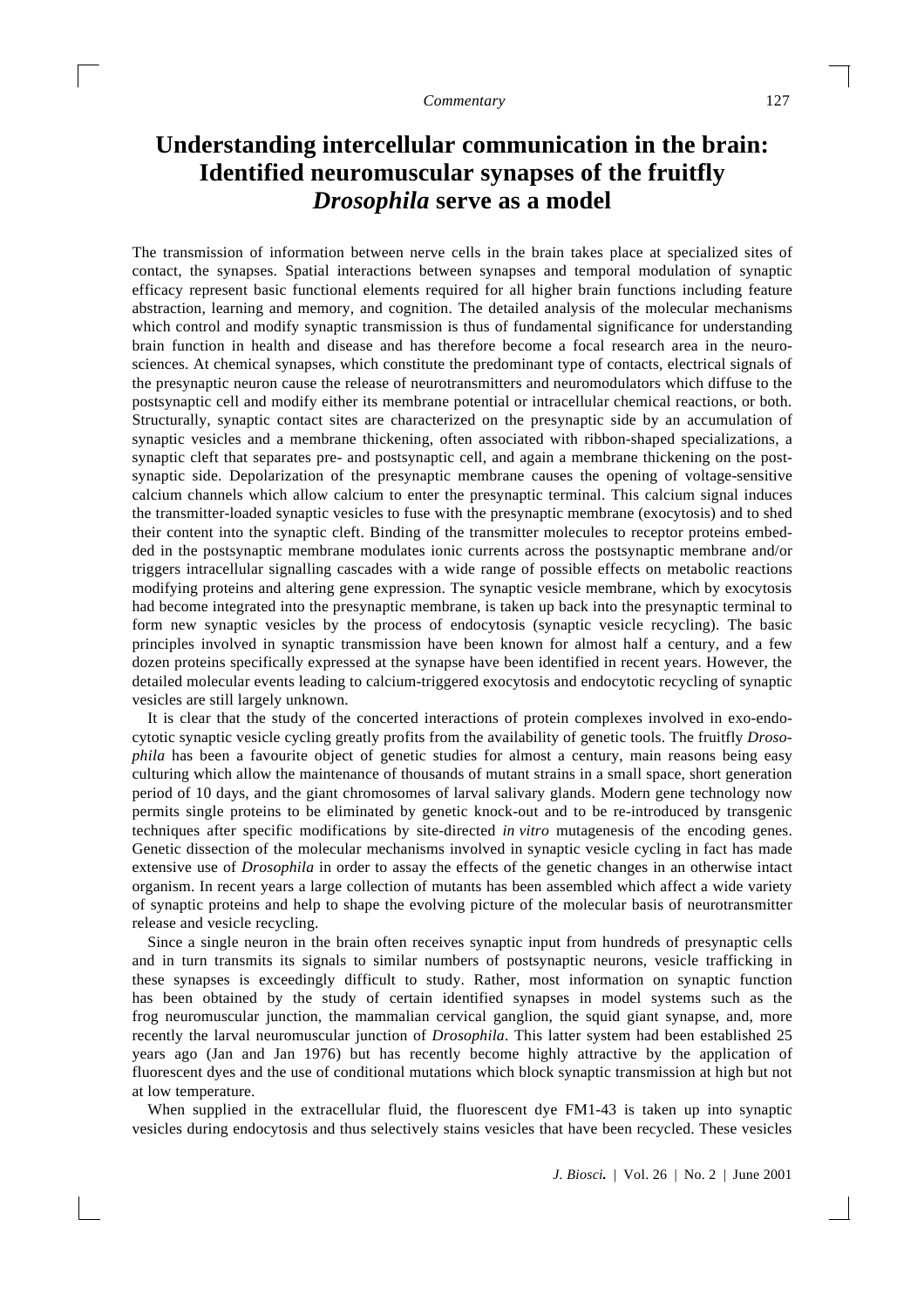destain only after renewed exocytotic fusion (transmitter release). Thus it is possible to image the entire exo-endocytotic synaptic vesicle cycle *in vivo* at high spatial and temporal resolution.

In a *Drosophila* mutant (*shibire-ts*) that had been isolated due to its reversible paralysis at high temperatures the GTPase enzyme dynamin is modified. Dynamin is involved in endocytotic vesicle recycling. In the mutant endocytosis is blocked at non-permissive temperatures. Using this mutant the dynamics of vesicle depletion and replenishment in the synapses of the larval neuromuscular junction has now been studied quantitatively in a series of elegant experiments (Estes *et al* 1996; Koenig and Ikeda 1996; Kuromi and Kidokoro 1998, 1999, 2000; Delgado *et al* 2000).

The larval body wall of *Drosophila* contains sets of 30 muscles stereotypically repeated from body segment to body segment. In a larva cut open along the dorsal midline, the muscle pairs 6/7 and their innervating motorneurons are easily recognized and accessible to optical and electrophysiological analysis. Muscles 6/7 are innervated by 2–4 motorneurons whose terminal branches invade the muscle and form characteristic varicose thickenings along their length, termed synaptic boutons. These boutons contain several presynaptic specializations (membrane thickening with T-shaped ribbon surrounded by a cluster of synaptic vesicles) adding up to a total of about 550 transmitter release sites on each muscle (Atwood *et al* 1993). By two-electrode voltage clamp recordings from the muscle and stimulation of the motor neuron it has recently been possible to follow the time course of vesicle fusion during prolonged stimulation (Delgado *et al* 2000).

In a first experiment the authors decreased external calcium concentrations to such low values that the muscle responds only to a small percentage of the stimuli. Under these conditions most responses that are obtained will represent the effect of the fusion of a single vesicle. In this way the electric charge entering the muscle in response to the transmitter content of a single vesicle (unitary stimulus) can be determined. By dividing the total charge transfer across the muscle membrane due to a stimulus under normal calcium conditions by this unitary charge, the number of vesicles released by such a normal stimulus can be calculated.

When a long train of stimulus pulses is applied, the number of vesicles released per pulse at first decreases sharply, then more slowly, and finally a steady state is reached where the number of released vesicles equals the number of recycled vesicles. This number depends on the stimulus frequency for low stimulus rates but saturates at about 1000 vesicles per s at 10 Hz indicating that the maximum recycling rate at each release site is about 1⋅8 vesicles per s. The data demonstrate the existence of three distinct pools of synaptic vesicles, a small pool that is immediately releasable (IRP), an intermediate readily releasable pool (RRP), and a reserve pool (RP) that is activated only during highfrequency stimulation. Using the *shi-ts* mutant at non-permissive temperature (no recycling) the capacities of these pools has been determined. The IRP is depleted to 1/e (37%) after 2–4 stimuli, the RRP after 100 to 200 stimuli, while the RP reaches this level after 1500–2500 stimuli. At high stimulus frequencies the RRP and RP are depleted by fewer stimuli possibly due to some process of facilitation. From these experiments the total number of synaptic vesicles within the boutons on muscle 6 or 7 has been calculated to be about 90,000.

Using the fluorescent dye FM1-43 the position of the vesicle pools within each synaptic bouton could be identified. The vesicles of the RRP locate to the periphery of the boutons while the RP is concentrated towards the centre of the bouton. The rates of destaining of the bouton periphery corresponded well to the electrophysiologically determined depletion of the RRP while the destaining of the centre of the bouton reflected the depletion of the reserve pool. By these experiments it was verified that endocytosis is blocked in *shi-ts* mutants at non-permissive temperatures. In addition it was demonstrated, however, that translocation of vesicles from the releasable pools to the reserve pool becomes negligible under these conditions. The reverse, recruitment of reserve pool vesicles to the RRP, can be largely inhibited by treating the preparation with cytochalasin-D, a drug that blocks actin polymerization. Using this drug the authors could estimate that the RRP consists of about 14% to 20% of the total number of vesicles.

From these experiments the observed quantal content of each of a train of repetitive stimuli could be calculated by a simple sum of three exponential functions. It will be interesting to see if the predictive power of the equations also hold true for less regular (more natural) stimulus volleys. As is generally the case in biology, one also has to expect further complications due to the actual complexity of the system. There are at least three types of boutons on muscles 6 or 7, with differences in structure,

*J. Biosci.* | Vol. 26 | No. 2 | June 2001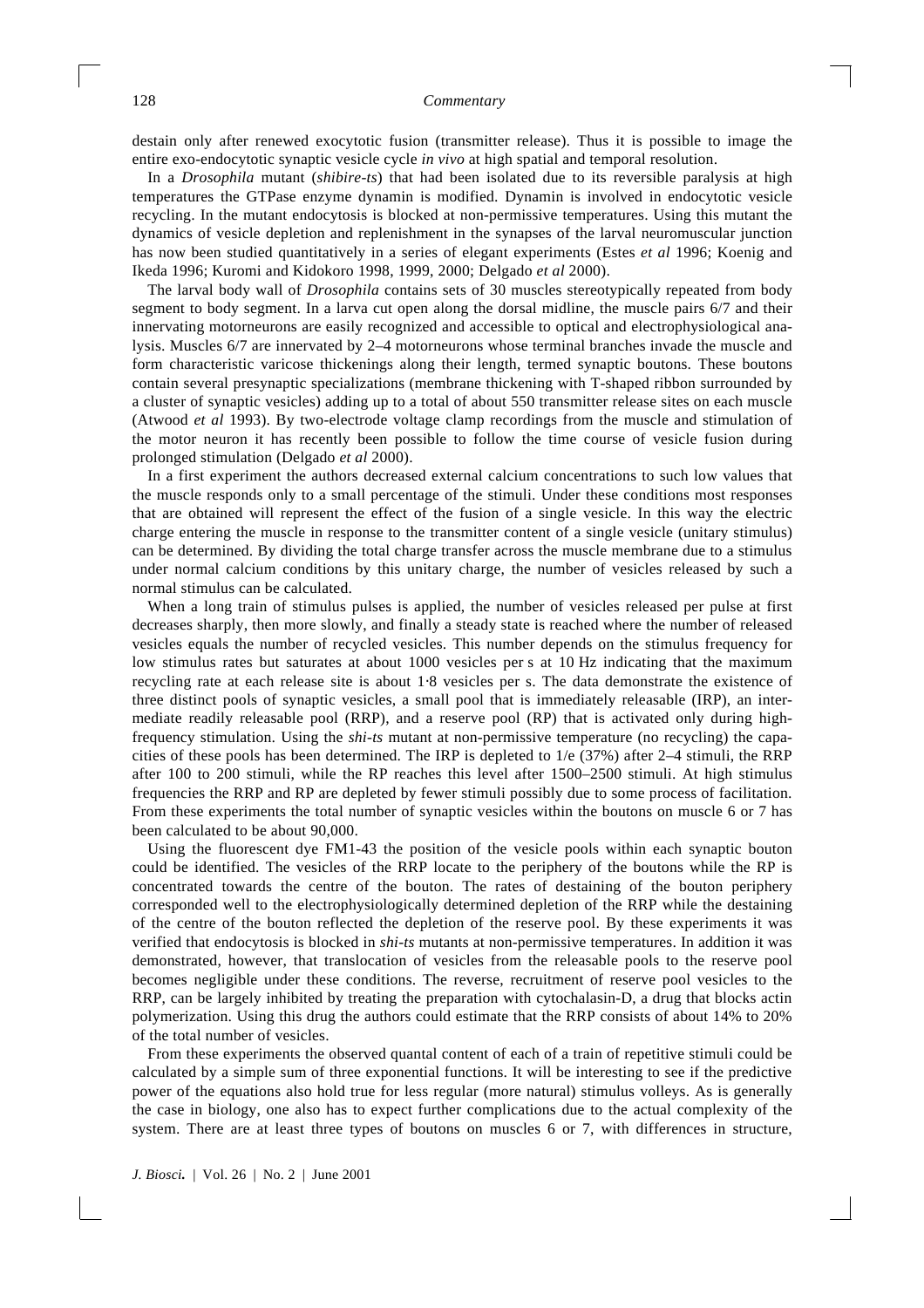vesicle content, and protein composition. It is unlikely that these differences should play no role in over-all synaptic function. Nontheless the experiments described represent an important step towards quantitative modelling of synaptic transmission which eventually, when similar data become available for the considerably more heterogeneous interneuronal synapses (Stevens and Wesseling 1998), may lead to a better understanding of the behaviour of networks of neurons in the brain.

#### **References**

- Atwood H L, Govind C K and Wu C-F 1993 Differential ultrastructure of synaptic terminals of ventral longitudinal abdominal muscles in *Drosophila* larvae; *J*. *Neurobiol*. **24** 1008–1024
- Delgado R, Maureira C, Oliva C, Kidokoro Y and Labarca P 2000 Size of vesicle pools, rates of mobilization, and recycling at neuromuscular synapses of a *Drosophila* mutant, *shibire*; *Neuron* **28** 941–953
- Estes P S, Roos J, van der Bliek A, Kelly R B, Krishnan K S and Ramaswami M 1996 Traffic of dynamin within individual *Drosophila* synaptic boutons relative to compartment-specific markers; *J*. *Neurosci*. **16** 5443–5456
- Jan L Y and Jan Y N 1976 Properties of the larval neuromuscular junction in *Drosophila melanogaster*; *J*. *Physiol*. (*London*) **262** 189–214
- Koenig J H and Ikeda K 1996 Synaptic vesicles have two distinct recycling pathways; *J*. *Cell Biol*. **135** 797–808
- Kuromi H and Kidokoro Y 1998 Two distinct pools of synaptic vesicles in single presynaptic boutons in a temperature-sensitive *Drosophila* mutant, *shibire*; *Neuron* **20** 917–925

Kuromi H and Kidokoro Y 1999 The optically determined size of exo/endo cycling vesicle pool correlates with the quantal content at the neuromuscular junction of *Drosophila* larvae; *J*. *Neurosci*. **19** 1557–1565

Kuromi H and Kidokoro Y 2000 Tetanic stimulation recruits vesicles from reserve pool via a cAMP-mediated process in *Drosophila* synapses; *Neuron* **27** 133–143

Stevens C F and Wesseling J F 1998 Activity-dependent modulation of the rate at which synaptic vesicles become available to undergo exocytosis; *Neuron* **21** 415–424

> ERICH BUCHNER *Department of Biological Sciences*, *Tata Instiute of Fundamental Research*, *Mumbai 400 005, India (Email: buchner@biozentrum.uni-wuerzburg.de)*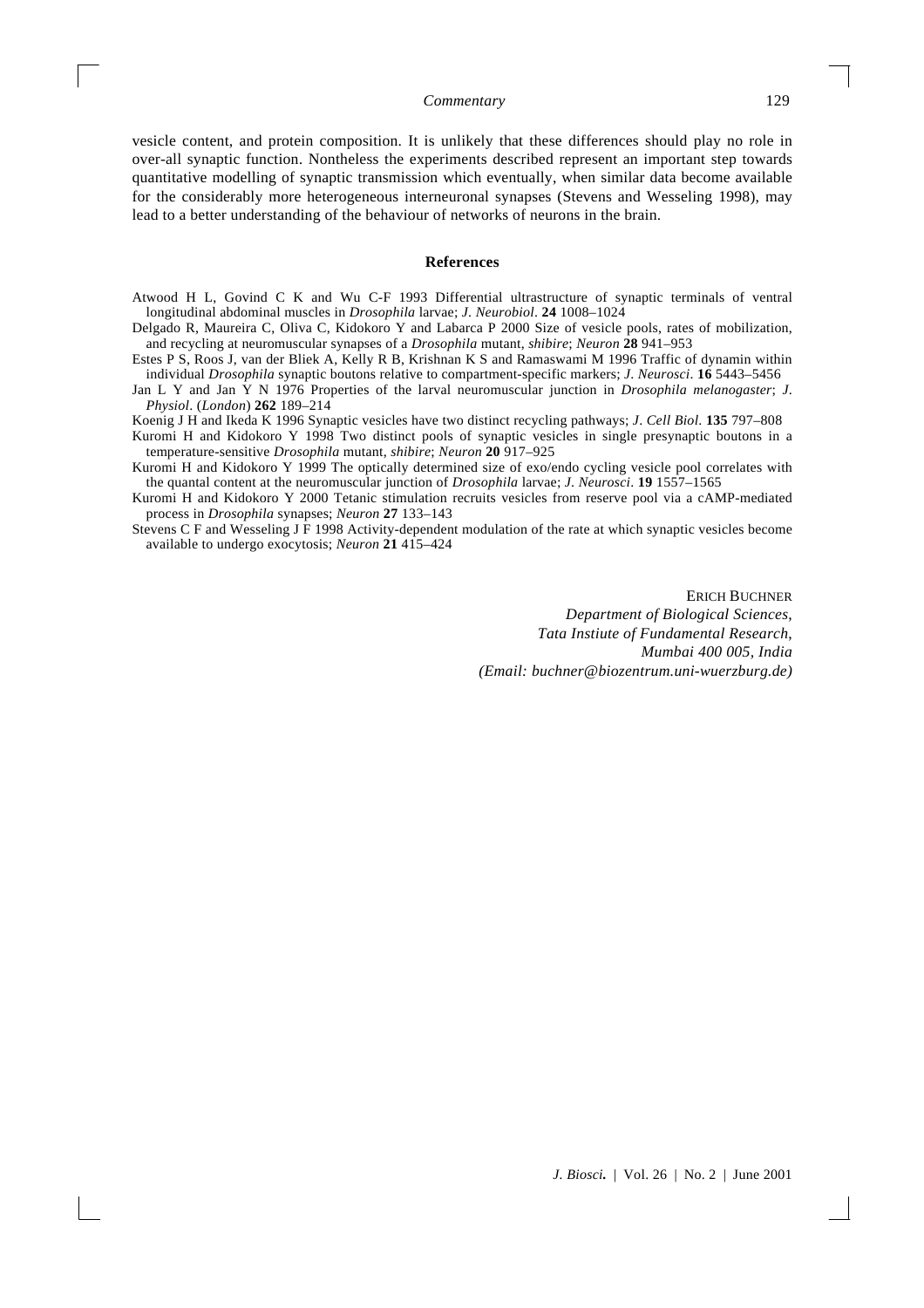# **Cell fate choice and social evolution in**  *Dictyostelium discoideum***: Interplay of morphogens and heterogeneities**

Attempts to understand the development of the social amoeba *Dictyostelium discoideum* keep throwing up surprises and drive home the point that here too, as in any biological situation, no explanation can make sense except in the light of evolution.

The life cycle of all cellular slime moulds (Dictyostelids) consists of two distinct phases, growth and development. During the period of growth, single amoebae that have germinated from different spores feed on bacteria and go through mitotic divisions until the food supply is exhausted. The developmental phase is triggered and maintained by starvation. Starved cells stop dividing, aggregate via chemotaxis and form a multicellular, motile, 'embryonic' mass, the slug (typically a tapered cylinder of about 1 mm × 50 μm). Within the slug of *D. discoideum* a clear cellular fate map can be discerned (Bonner 1952). Presumptive stalk (pst) cells occupy about the anterior 20% of the slug and presumptive spore (psp) cells the remaining 80% (MacWilliams and Bonner 1979); the long-held belief that the relative proportions of pst and psp cells are tightly regulated has been questioned very recently (Rafols *et al* 2001). Gene expression patterns enable a further division of the pst zone into an anterior pstA region and a posterior pstO region (Williams *et al* 1989), with the cells in the two regions corresponding to different functional classes. Thus, there is a division of labour within the slug – as it happens, in a literal sense too, because the motive force for slug movement is provided by pst cells (Inouye and Takeuchi 1980). After a facultative migratory phase, the slug transforms into a fruiting body comprising a ball of spores atop a dead cellular stalk (Bonner 1967).

How do the members of a seemingly homogenous cell population come to adopt diverse fates? An attractive hypothesis suggested itself early. It was fuelled by three considerations. Firstly, Raper (1940) showed in an elegant experiment that isolated pst or psp fragments can regulate. That is, they restore the missing cell type and go on to form normally proportioned fruiting bodies (albeit only after a period of migration in the case of pst isolates). Therefore, at least under some conditions, intercellular interactions within the slug are necessary for generating both cell types in the correct ratio. Secondly, the fate map in the slug seemed to exhibit an unambiguous anterior-posterior spatial pattern. And thirdly, on theoretical grounds, such a pattern made it attractive to think of a spontaneously arising linear gradient of morphogen concentration as being responsible for the fate map. It appeared natural to assume that an amoeba would eventually become a stalk cell or a spore depending on where it found itself within the gradient. The hope even arose that this might be the long-sought example of a Turing system in biology.

Studies that began over two decades ago made it seem plausible that one or the other member of a family of chlorinated hexaphenones made by developing amoebae could be the morphogen (Town *et al*  1976; Morris *et al* 1987). These were collectively termed DIF for Differentiation-Inducing Factor. DIF could induce stalk differentiation and inhibit spore differentiation. DIF-1, the most potent isoform of DIF, was chemically synthesized and shown to stimulate the expression of pst genes and inhibit the expression of psp genes (reviewed by Kay *et al* 1999). Based on the observation that pstA cells required a 10-fold higher concentration of DIF-1 than pstO cells (Early *et al* 1995), it was thought that varying levels of DIF-1 also induced different pst cell types. Strikingly, and in retrospect misleadingly, a mutant (HM44) that failed to make DIF did not develop beyond the tipped mound stage and formed no stalk cells, even under *in vitro* stalk cell induction conditions (Kopachik *et al* 1983).

But soon the picture started looking murky. For one thing, while there was indeed a spatial gradient of DIF-1 in the slug, it was the wrong way round. Psp cells turned out to contain more DIF-1 activity than pst cells, in fact about twice as much (Brookman *et al* 1987); unpublished results cited in Thompson and Kay (2000b) indicate that DIF-1 may be produced largely by psp cells. The shape of the gradient was later accounted for by the finding that the activity of an enzyme that degraded DIF-1, DIF-1 dechlorinase, was concentrated in the anterior of the slug (Kay *et al* 1993). (The possibility remains open that what is meaningful is the amount of DIF-1 tightly bound to an intermediate in the signal transduction pathway – as opposed to the amount of free  $DIF-1$  – and that its level might indeed

*J. Biosci.* | Vol. 26 | No. 2 | June 2001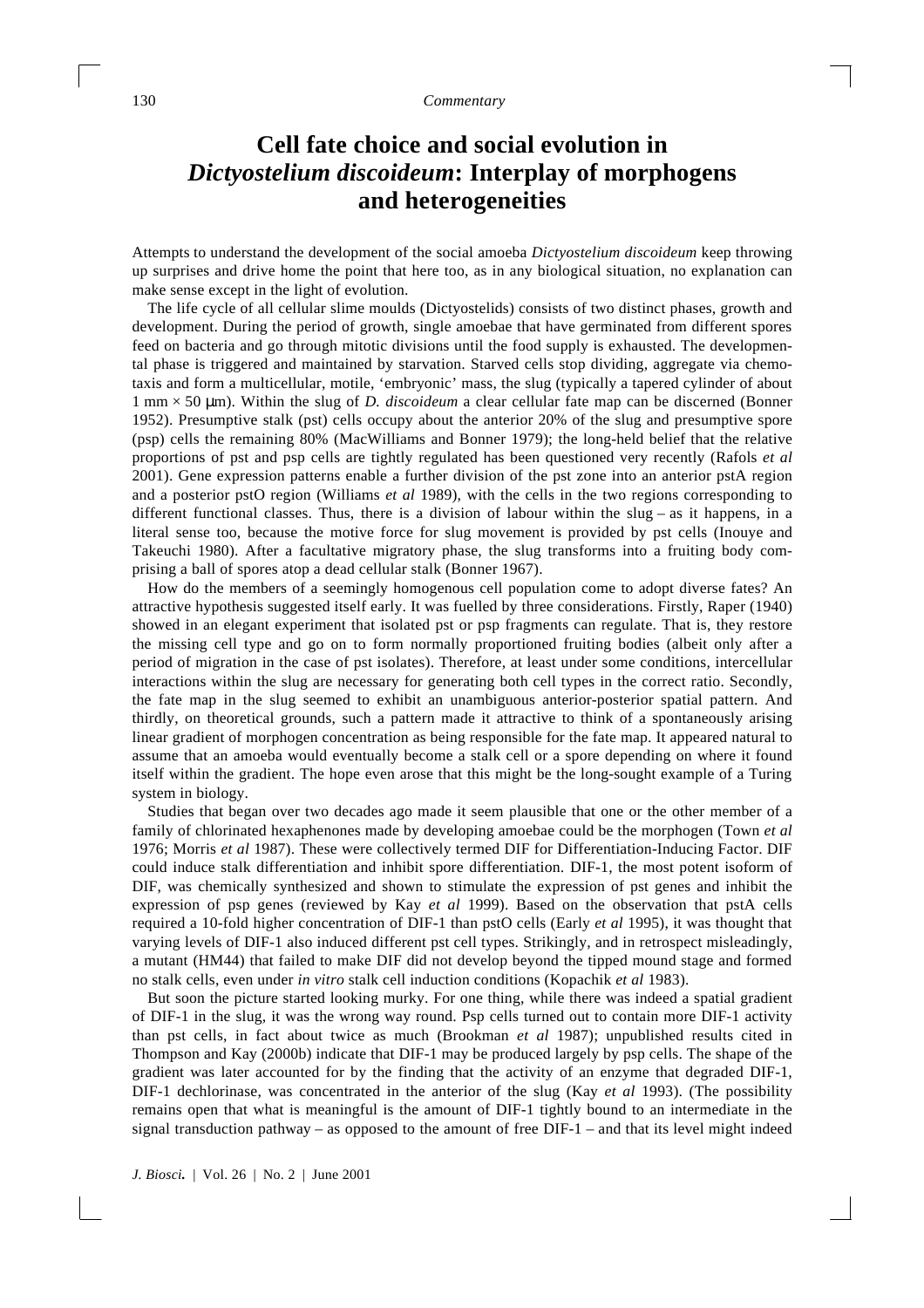be higher in the pre-stalk region). Another problem was that not all pst genes tested were capable of being induced by DIF-1 (Shaulsky and Loomis 1996). Recent work has gone further: it appears that the primary signal for cell type choice cannot be based on spatial gradients of DIF at all (Thompson and Kay 2000a, b). Rather, the choice of cell type appears to rest on a basis that is quite the opposite of morphogen-dependent spontaneous patterning, namely the existence of functional differences, in the form of pre-existing heterogeneities, between the members of an apparently homogeneous cell mass (Bonner 1952; Takeuchi 1969).

The evidence is growing that DIF- (or DIF-1)-related properties are one among the many indicators of early heterogeneity in *D. discoideum*. An aspect of DIF-1 related heterogeneity was demonstrated by Azhar *et al* (1997) using fluorescence-activated cell sorting (FACS). They monitored the relative distribution of "low calcium" (psp) and "high calcium" (pst) cells in pre- or post-aggregation amoebae and found that DIF-1 stimulation caused an increase in intracellular calcium only in a subset of amoebae. All of these fell in the low calcium or psp class; and, as a result of the calcium increase, entered the putative pst class (the stimulus may have also reinforced the status of pst cells but the experiment was incapable of demonstrating this). This observation raised the possibility that DIF-1 influenced cell differentiation by acting on amoebae that were *already* different in terms of how sensitive they would be to it. That possibility has now been verified by Thompson and Kay (2000a). They show that the manner in which amoebae respond to DIF-1 depends on their prior nutritional status, thereby supporting a conjecture based on an evolutionary argument (Atzmony *et al* 1997). In terms of their tendency to adopt a pst fate, cells that are raised in the absence of added glucose are more sensitive to DIF-1 than cells that are raised in a glucose-rich environment. A parallel pattern of responsiveness to DIF-1 is seen when cells that are starved early in the cell cycle are compared to those starved when late in the cell cycle (Thompson and Kay 2000a).

Astonishingly*,* it turns out that *D. discoideum* can develop normally – to a degree – in the absence of any detectable DIF-1. Thompson and Kay (2000b) have generated a strain (*dmtA*) lacking the des-methyl-DIF-1methyl transferase gene, the gene that encodes the enzyme which catalyses a key step in the DIF-1 biosynthetic pathway. The resulting DIF-1<sup>-</sup> amoebae aggregated with a slight delay in comparison to wild type and the fruiting bodies produced few spores. Though the slugs often broke up or laid down a stalk while migrating, the spatial and temporal expression profile of several cell typespecific genes was similar to that of the wild type. In particular, DIF-1 was sufficient but not necessary for the induction of *ecmA* (pstA cell-specific) gene expression: *ecmA* transcripts appeared not only on schedule but also in the correct location in the DIF-1<sup>-</sup> slugs. The absence of DIF-1 had an additional consequence. *dmtA* slugs lacked pstO cells, implying that DIF-1 might have been needed only for the differentiation of this particular pst sub-type. The pstO defect could be restored by supplying exogenous DIF-1 via the agar substratum, suggesting that a spatial gradient of DIF-1 is not essential for normal patterning (explicit measurements will be needed before it can be ruled out that the net intake of DIF-1 varies along the length of the slug).

These results once again raise the question of how cell fate is decided in *D. discoideum*. Inevitably, they re-direct attention towards intercellular heterogeneity as the primary factor behind cell fate choice. Pre-aggregation amoebae can differ in many ways. These include nutritional status, cell size, cell cycle phase at starvation, cellular calcium content (reviewed in Nanjundiah 1997) and, now, sensitivity to DIF-1. All act as inputs that influence the tendency of a cell to become pst or psp, but that tendency or bias can be translated into a decision only in the context of the inputs operating on other cells. Obviously, this means that a cell must be able to communicate with others and be capable of assessing another's bias relative to its own. The point is that intercellular communication-based differentiation and cell-autonomous cell type choice should not be thought of in either/or terms. At times the issue has been addressed in terms of position-dependent fate determination versus fate-dependent position determination. But the dichotomy is a false one (Bonner 1992).

In other words, the determination of cell fate involves a subtle and non-exclusive interplay between cell-autonomous factors and intercellular signalling. Nevertheless, why do most experiments on *D. discoideum* yield results indicating one or the other mechanism? The answer must be sought in the evolutionary history and ecology of Dictyostelid amoebae in general and *D. discoideum* in particular. Let us suppose that the ancestors of modern Dictyostelids evolved as clonally propagating populations – meaning that aggregates were mostly clonal. In that case, one can see how decisions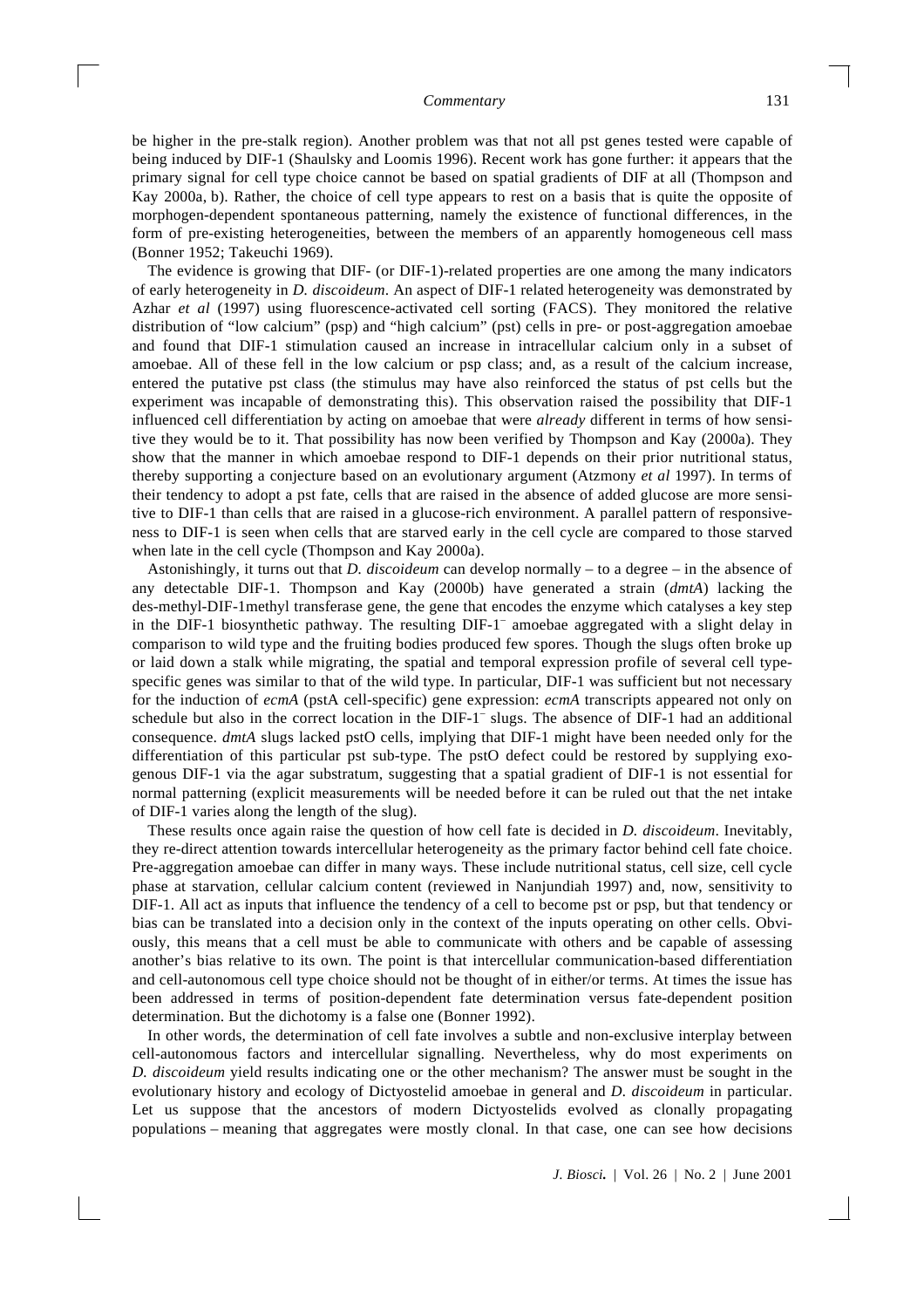pertaining to division of labour that were advantageous to the (clonal) group as a whole would be favoured. Such decisions would have to be taken communally and would of necessity involve cell-tocell signalling. The nature of the signals could be wholly arbitrary, dictated solely by convention. At the other extreme, suppose genetically heterogeneous aggregates were, and are, common in the wild. Then individual-level selection, rather than group selection (at the level of the clonal or kin group), would be expected to operate. The propensity on the part of a cell to adopt one or the other fate would hinge on factors intrinsic to the cell. These factors can be thought of as fitness-related qualities that depended on the cell's genotype as well as phenotype. Of course the factors would come into play only in relation to similar factors in the other cells in an aggregate. The means used by cells, both for communicating their own qualities and assessing the qualities of others, could no longer involve arbitrary signals. Rather, the signals would have to be reliable indicators of quality (Atzmony *et al* 1997). This analysis overlaps with the between-cell versus within-cell distinction drawn by Bonner (1992).

A history of clonal propagation and conventional intercellular signals, or a history of mixed aggregation and intrinsic factors, represent extreme alternatives. A less restrictive hypothesis would be to posit an evolutionary history in which Dictyostelium amoebae were sometimes members of clonal aggregates and at other times members of genetically heterogeneous aggregates. In that case one might think that natural selection would have favoured a mixed strategy wherein an amoeba could, depending on the circumstances, base its behaviour either on arbitrary signals or on signals that conveyed cellular quality. But even if Dictyostelid ancestors had always participated in clonal aggregates, phenotypic heterogeneity would be unavoidable. Individual-level selection would make it more likely that (relatively) high quality amoebae would form spores and (relatively) low quality amoebae would contribute to the stalk.

In the light of these considerations, how might one assess the developmental role of DIF-1? The production of, and sensitivity to, DIF-1 could be just one of the many measures of cellular quality (Atzmony *et al* 1997). In its absence, cells would still be capable of assessing each others' qualities. It is important to stress that what we have discussed pertains to a restricted set of facts. Integrating everything that is known regarding cellular behaviour in *D. discoideum* into a coherent evolutionary picture will be an enormously complex undertaking. Experiments directed towards understanding the natural history of cellular slime moulds should provide us with important clues behind the logic underlying cell fate choice.

#### **References**

- Atzmony D, Zahavi A and Nanjundiah V 1997 Altruistic behaviour in *Dictyostelium discoideum* explained on the basis of individual selection; *Curr. Sci.* **72** 142–145
- Azhar M, Kennady P K, Pande G and Nanjundiah V 1997 Stimulation by DIF causes an increase of intracellular Ca2+ in *Dictyostelium discoideum*; *Exp. Cell Res.* **230** 403–406
- Bonner J T 1952 The pattern of differentiation in amoeboid slime molds; *Am. Nat.* **86** 79–89
- Bonner J T 1967 *The cellular slime molds* Second edition (Princeton: Princeton University Press)
- Bonner J T 1992 The fate of a cell is the function of its position and *vice-versa*; *J. Biosci.* **17** 95–114
- Brookman J J, Jermyn K A and Kay R R 1987 Nature and distribution of the morphogen DIF in the *Dictyostelium* slug; *Development* **100** 119–124
- Early A E, Abe T and Williams J G 1995 Evidence for positional differentiation of prestalk cells and for a morphogenetic gradient in *Dictyostelium*; *Cell* **83** 91–99
- Inouye K and Takeuchi I 1980 Motive force of the migrating pseudoplasmodium of the cellular slime mould *Dictyostelium discoideum*; *J. Cell Sci.* **41** 53–64
- Kay R R, Large S, Traynor D and Nayler O 1993 A localized differentiation-inducing-factor sink in the front of the *Dictyostelium* slug; *Proc. Natl. Acad. Sci. USA* **90** 487–491
- Kay R R, Flatman, P and Thompson, C R L 1999 DIF signaling and cell fate; *Sem. Cell Dev. Biol.* **10** 577–585
- Kopachik W, Oohata B, Dhokia B, Brookman J J and Kay R R 1983 *Dictyostelium* mutants lacking DIF, a putative morphogen; *Cell* **33** 397–403
- MacWilliams H K and Bonner J T 1979 The prestalk–prespore pattern in cellular slime molds; *Differentiation* **14** 1–22
- Morris H R, Taylor G W, Masento M S, Jermyn K A and Kay R R 1987 Chemical structure of the morphogen differentiation-inducing factor from *Dictyostelium discoideum*; *Nature* (*London*) **328** 811–814
- Nanjundiah V 1997 Models for pattern formation in the Dictyostelid slime molds; in *Dictyostelium: A model system for cell and developmental biology* (eds) Y Maeda, K Inouye and I Takeuchi (Tokyo: Universal Academy Press) pp 305–316

*J. Biosci.* | Vol. 26 | No. 2 | June 2001